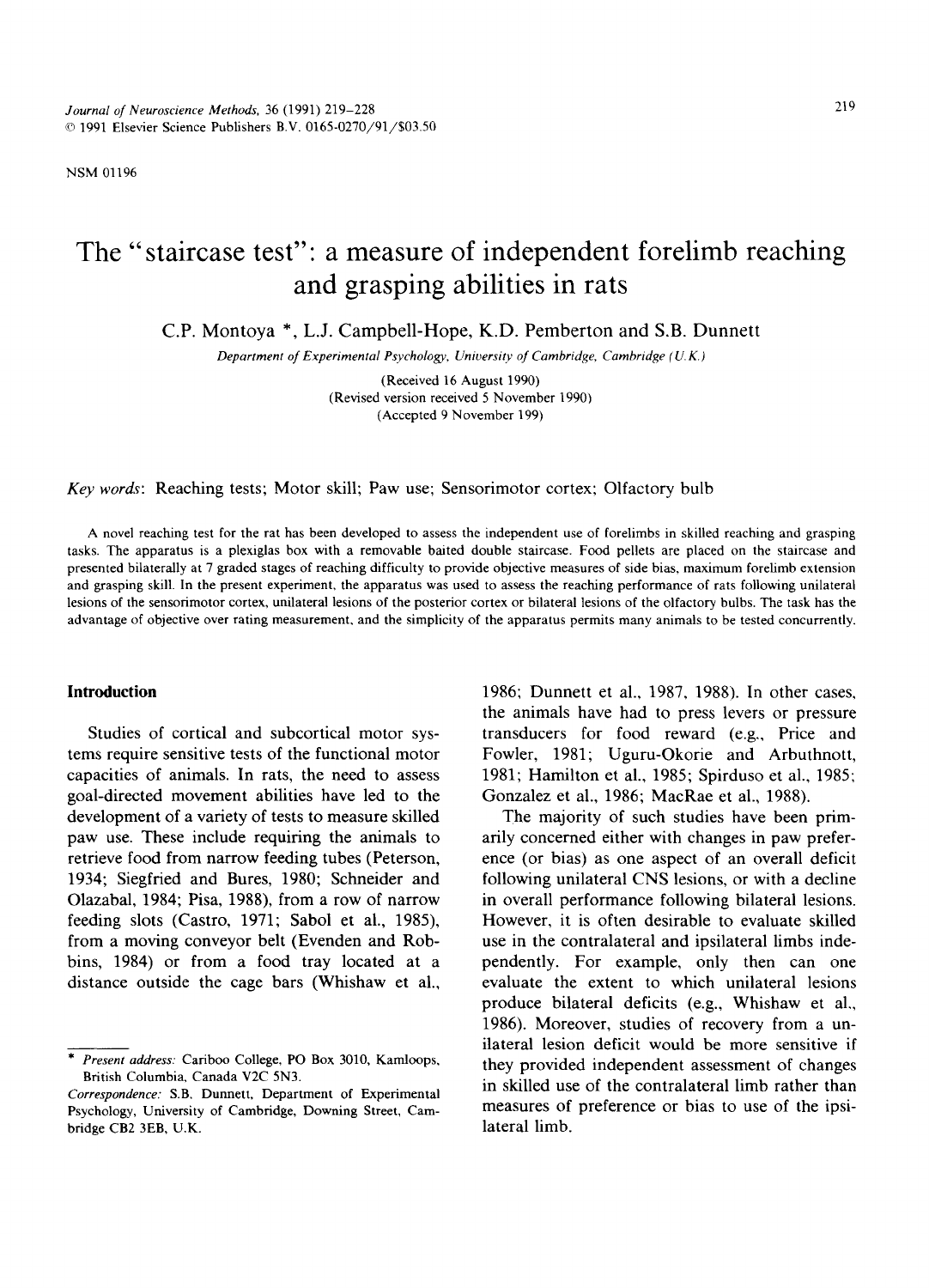One approach has been to restrict use of the ipsilateral limb so that the level of skill preserved in the contralateral limb can then be assessed. Peterson and Barnett (1961) bound one limb closely to the body with adhesive tape, Spriduso et al. (1985) fitted a one-arm jacket on their animals, Hamilton et al. (1985) injected local anaesthetic into the flexor muscles, and Whishaw et al. (1986) used a bracelet to prevent that paw reaching through the cage bars. An alternative strategy has been to design a test so that the configuration of the apparatus restricts the rat to use one or the other forepaw. For example, Pisa (1988) and Siegfried and Bures (1980) have used tubes arranged at the sides of the cage so that only the left paw can reach into the tube on the left side and the right paw into the right tube. However, the majority of these methods are labour intensive **-** measurement being based on an observer counting or rating the animals' individual reaching movements - and several require extensive training or shaping of the animals to inhibit the use of inappropriate strategies.

We have therefore sought to design a more efficient reaching test, the "staircase test", which is simple to train and which allows the collection of objective quantitative data, for the ipsilateral and contralateral paws independently, from several animals tested simultaneously. The design of the apparatus (see Fig. 1) takes advantage of the fact that rats will readily enter narrow spaces in order to gain access to food. The rats then reach down on either side of the central platform to grasp and retrieve food pellets from the steps of two descending staircases.

In order to present and evaluate the staircase test, we have used it to compare the effects of lesions of motor cortex, visual cortex and olfactory bulb on reaching performance. It is well established that motor cortex lesions affect reaching behaviour in rats (Peterson, 1934; Castro, 1971; Whishaw et al., 1986). More recently, Whishaw and Tomie (1989) have found that bulbectomy had a greater effect on reaching behaviour than did visual occlusion, suggesting that olfaction was the primary means by which rats localise food in reaching tasks. We have therefore included groups with bulbectomy and posterior

cortical lesions to assess the power of the staircase test to discriminate the different impairments.

## **The staircase test**

## *Apparatus*

The test apparatus is illustrated in Fig. 1. The boxes are made of plexiglass 285 mm long  $\times$  90 mm high  $\times$  60 mm wide. Along two thirds of the length runs a central wooden platform with a 16.5 mm, wide trough on either side. The top surface of the platform is 27 mm wide, and overhangs the sides so as to prevent rats from simply scraping food pellets up the side of the platform. A removable double staircase is inserted into the end of the box, so as to be positioned in the troughs on either side of the central platform. Each step of the 7-step staircase contains a small 3 mm deep well into which may be placed one or more food pellets. A perspex barrier across the end wall inhibits the rat from escaping out of the end of the box. At the other end of the box, comprising the third without a platform, the floor is cut away and provides easy access for entry and removal of the rat at the beginning and end of the session. The base of the end wall is cut away to prevent the rat's tail being trapped when the box is placed back on a hard table surface.

## *Standard procedure*

The double staircase is removed from the boxes and two 45-mg chow pellets (Custom Biological Products) are placed into each well. Food-deprived rats are placed into the test boxes through the space in the floor, the boxes are then placed gently back onto a flat table surface, and the double staircase is inserted. The standard test lasts 15 min. The staircase is removed, and the number of pellets remaining in each well on the: two sides is counted, from which the total number of pellets retrieved on each side is calculated. The rat is removed and returned to its home cage. Typically, the data from each rat are combined over several days to increase the power of the standard test.

#### *A lternatioe procedures*

The standard test (i.e., both sides baited and tested over 15 min) provides the basic assessment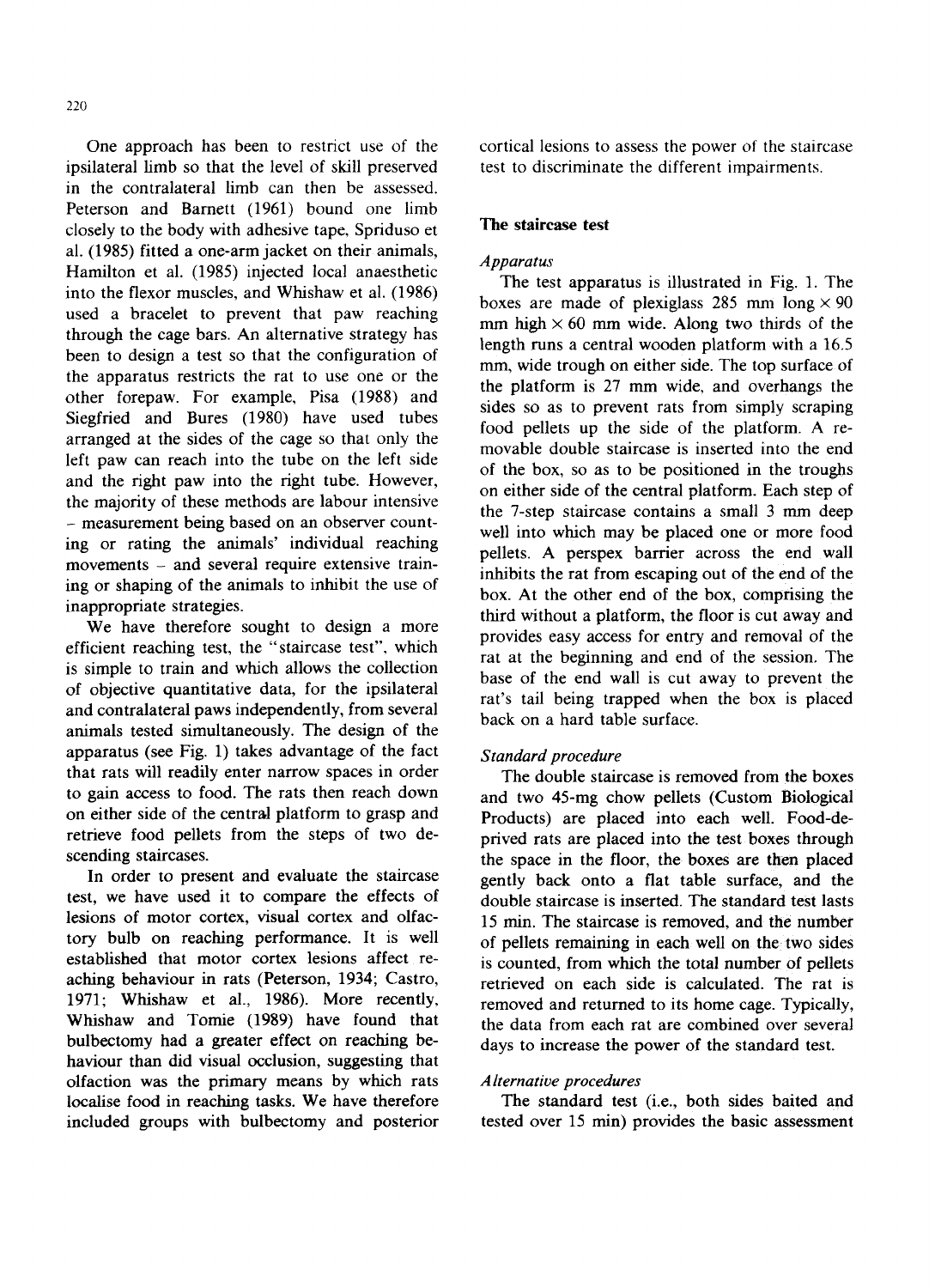SIDE ELEVATION of staircase



Fig. 1. The staircase test apparatus. A: Front view of the test box with the cross section dimensions of the central platform and troughs into which the staircases are inserted. B: The double staircase withdrawn for baiting. A small circular well is drilled into each step of the staircase. C, Perspective view of the test box with the staircase in position, and with a rat having climbed onto the central platform and reaching into the left staircase. The trianular blocks at the end of each trough stop pellets being flicked clear for easy retrieval from the end.

of reaching ability with the 2 paws. It is used to match animals at the outset of all experiments on the basis of levels of side bias and skill.

We have employed several variations to assess other aspects of performance:

*Speed test.* Both staircases are baited, and performance is recorded over 15 s, using the same measures as in the standard test. The speed test measures initial reaching preference rather than bilateral ability.

*Side test.* On each test, just one side of the staircase is baited. The animals receive two tests on each day, one with the left staircase baited and the other with the right staircase baited. The 2 tests are each of 5 min duration and are given in random order. Data from the two tests on each day are treated as matched pairs in the analysis, as in the standard test, in order to compare performance on the 2 sides, but tested independently. The side test evaluates whether any side difference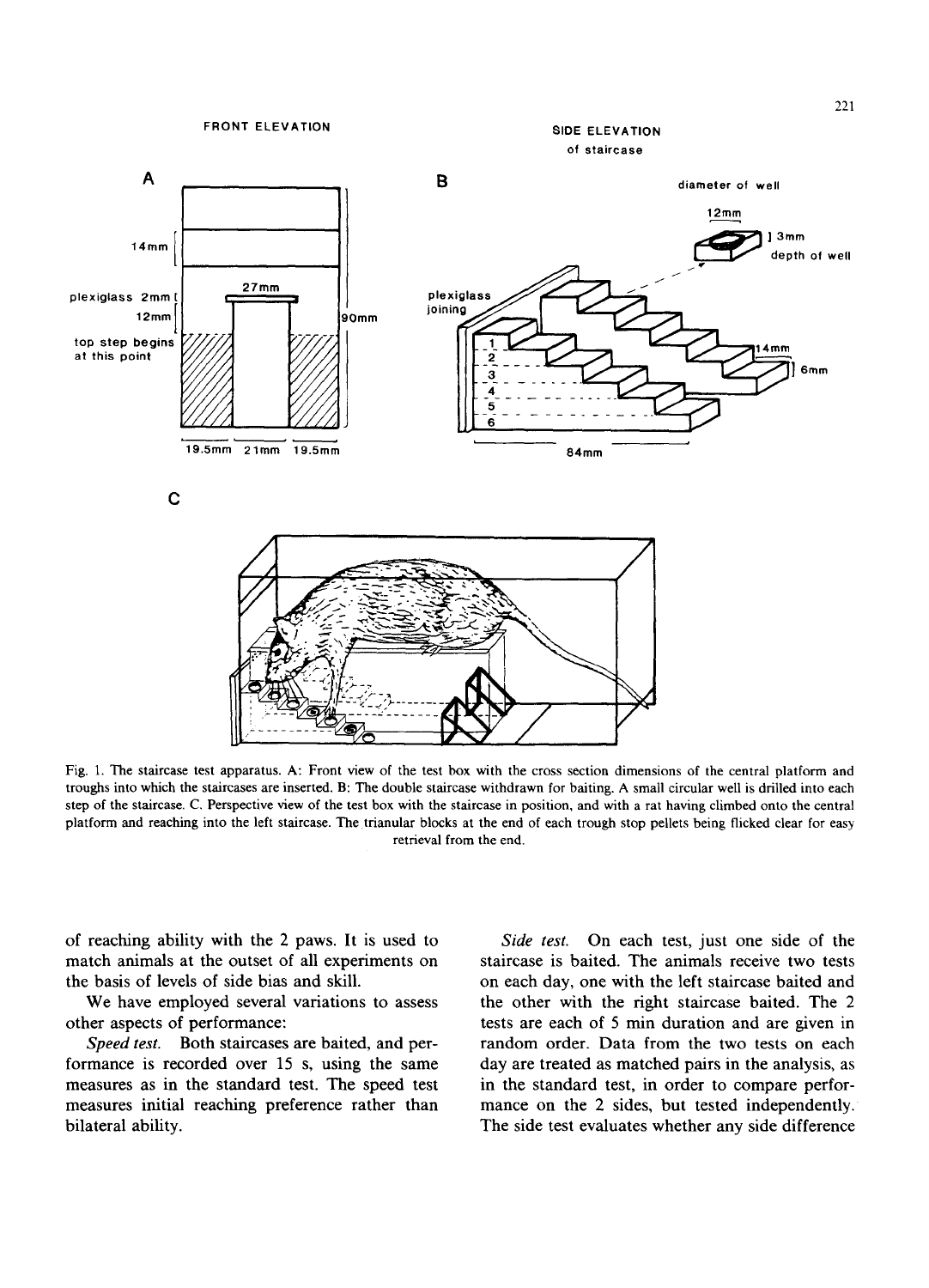222

could be attributable to the animal directing its attention or effort predominantly to one side. rather than to a greater motor skill on that side.

# **Methods**

## *Subjects*

Thirty young adult female rats of the Sprague-Dawley strain (OLAC, Bicester, Oxon) were used, weighing 200-250 g at the start of the experiment. Animals were housed 6 rats per cage in a colony room on a natural light-dark cycle. Food and water were available ad libitum throughout, other than during periods of behavioural testing when the rats were fed 10-15 g standard laboratory chow at the end of each day so as to maintain body weight at 90% of the free feeding level.

## *Behavioural tests*

The present experiments were conducted in 8 identical test boxes of the design described above, with up to 8 rats tested simultaneously in each test run. Prior to surgery, animals received a single standard test to habituate them to the apparatus, by the end of which all animals reached consistently on both sides for food reward. They received three further standard tests on the following 3 days, which provided preoperative baseline levels of performance. The side on which each rat collected the most pellets during the baseline tests was designated its "preferred" side.

The animals were allocated to the 4 groups for experimental surgery, balanced on the basis of preoperative reaching scores. Unilateral motor cortex lesions were in all cases made in the hemisphere contralateral to the preferred side. In postoperative tests, the previously-preferred side is therefore referred to as the side contralateral to the lesion. To enable analysis and comparison between groups, the previously-preferred side is similarly designated as the "contralateral" side in the control rats and the rats receiving bilateral lesions.

The animals were returned to a free feeding schedule for 7 days prior to and 7 days following surgery, after which the food deprivation schedule was reinstated. The rats received a standard test on day 10 postoperatively to refamiliarise them with the apparatus. Over days 11-13 they received 3 speed tests and 3 standard tests, one of each on each day. Over days 14-16 they received 3 pairs of side tests, one on each side on each daw

## *Lesions*

Rats were anaesthetised with  $0.3 \text{ ml} / 100 \text{ g}$ equithesin i.p., and placed in a stereotaxic frame with the skull surface horizontal. Lesions were conducted by aspiration through a 23-gauge stainless steel suction pipette under visual guidance. The unilateral motor and posterior cortex lesions were made in the hemisphere contralateral to the preferred paw as determined from the baseline reaching tests.

*Motor cortex*  $(n = 9)$ *.* A unilateral bone flap was removed from 1-8 mm caudal to the frontal pole, 0-4 mm lateral to the midline and the dura parted. The surface of the fronto-parietal cortex was aspirated, over the areas of primary motor cortex (Hall and Lindholm, 1974; Donoghue and Wise, 1982), ventrally to the white matter of the corpus callosum.

*Posterior cortex (* $n = 9$ *).* A unilateral bone flap was removed from 0-8 mm caudal to bregma, 0-4 mm lateral to the midline, the dura parted and the surface of the posterior parietal and occipital cortex was aspirated, to invade the visual area (Montero, 1981).

*Olfactory bulb*  $(n = 5)$ *.* A bone flap was removed bilaterally over the olfactory bulbs, the dura was parted, and olfactory bulb tissue was aspirated ventrally to the floor of the cranium.

After each aspiration, bleeding was staunched, the wound filled with gel foam, and the skin sutured.

*Controls*  $(n = 7)$ *.* Control animals were anaesthetised, placed into the stereotaxic frame, and removed.

#### *Histology*

At the completion of all behavioural experiments, the animals were transcardially perfused under terminal barbiturate anaesthesia with 50- 100 ml saline and 250-300 ml 10% formalin. The fixed brains were viewed in a Wild macroscope, the outlines of the lesions were traced onto stan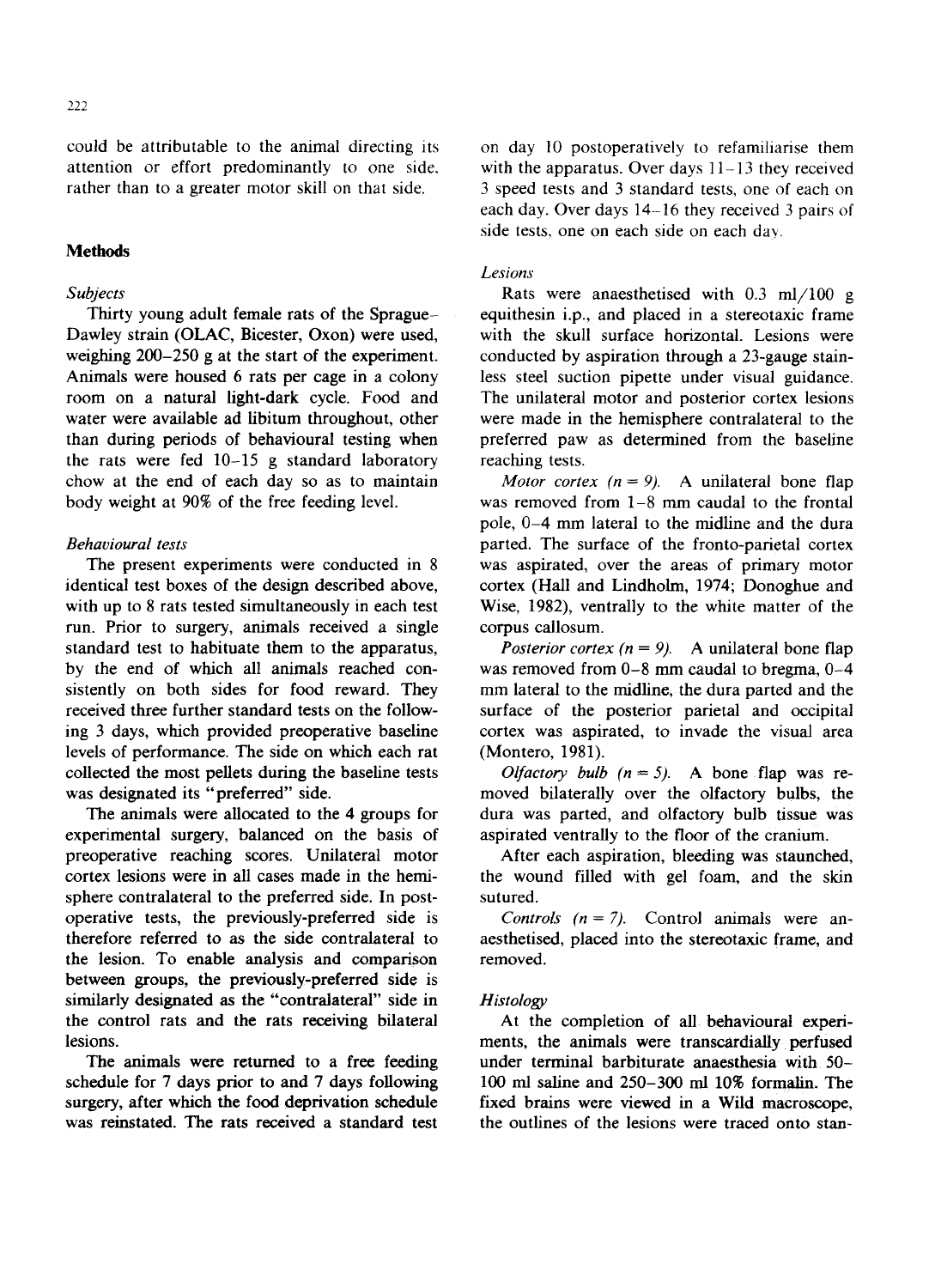dard drawings of the surface of the brain, and the areas were calculated on a digitising tablet (Grafpad, British Micro, Watford, Middlesex). The brains were then sectioned at 60  $\mu$ m on a freezing microtome, and every 5th section was mounted and stained with cresyl violet.

#### **Results**

One rat from each of the olfactory bulb and the visual cortex lesion groups died following surgery, and are excluded from all results. Overall performance, measured as the total number of pellets collected by each group on each side of the apparatus at each stage of the experiment, is shown in Fig. 2. More detailed analyses of performance



Fig. 2. Overall performance of the four groups on the ipsilateral and contralateral sides across 3 test days for each of the baseline, standard and sides tests. The vertical bars indicate 2 SEM derived from the groups  $\times$  test days  $\times$  side interaction of the analysis of variance for each test; the same bars apply to the ipsilateral and contralateral sides. Groups: C, sham-operated controls; OB, olfactory bulb lesions; Pctx, posterior cortex lesions; Mctx, motor cortex lesions.



Fig. 3. Performance during baseline training. The graph indicates the mean number of pellets remaining on each step (levels 1-7) on the preferred and non-preferred sides Inset: shows the total number retrieved on the preferred side (filled columns) and non-preferred side (open columns) by each of the 4 groups on baseline day 4 prior to lesion surgery. Groups: C, sham-operated controls; OB, olfactory bulb lesions; Pctx, visual cortex lesions; Mctx, motor cortex lesions. Vertical bars indicate 2 SEM derived from the relevant interaction terms of the analyses of variance.

in the baseline test and in the sides test are shown in Figs. 3 and 4, respectively.

## *Baseline performance*

All rats quickly acquired the basic task. Even on the first habituation test, they all climbed onto the platform, collected several pellets from the top 2 steps with the mouth or tongue and commenced reaching for pellets from lower steps on both sides of the platform. All rats continued to improve over the next 3 days of baseline training (see Fig. 2), collecting a total of 7-9 pellets on each side by the time they were matched into groups for surgery based on the day 4 performance.

The distribution of pellets remaining in each well at the end of the tests from baseline days 2-4 combined is shown in Fig. 3. The top two steps are sufficiently shallow to be within reach of the tongue at maximum extension. In the present experiment all rats were seen to quickly lick up the pellets from these two steps on each side at the start of each trial. However, even these pellets are left by trained rats not on food deprivation, and we have found that failure to remove the top pellets provides a good control for the rats' being adequately motivated.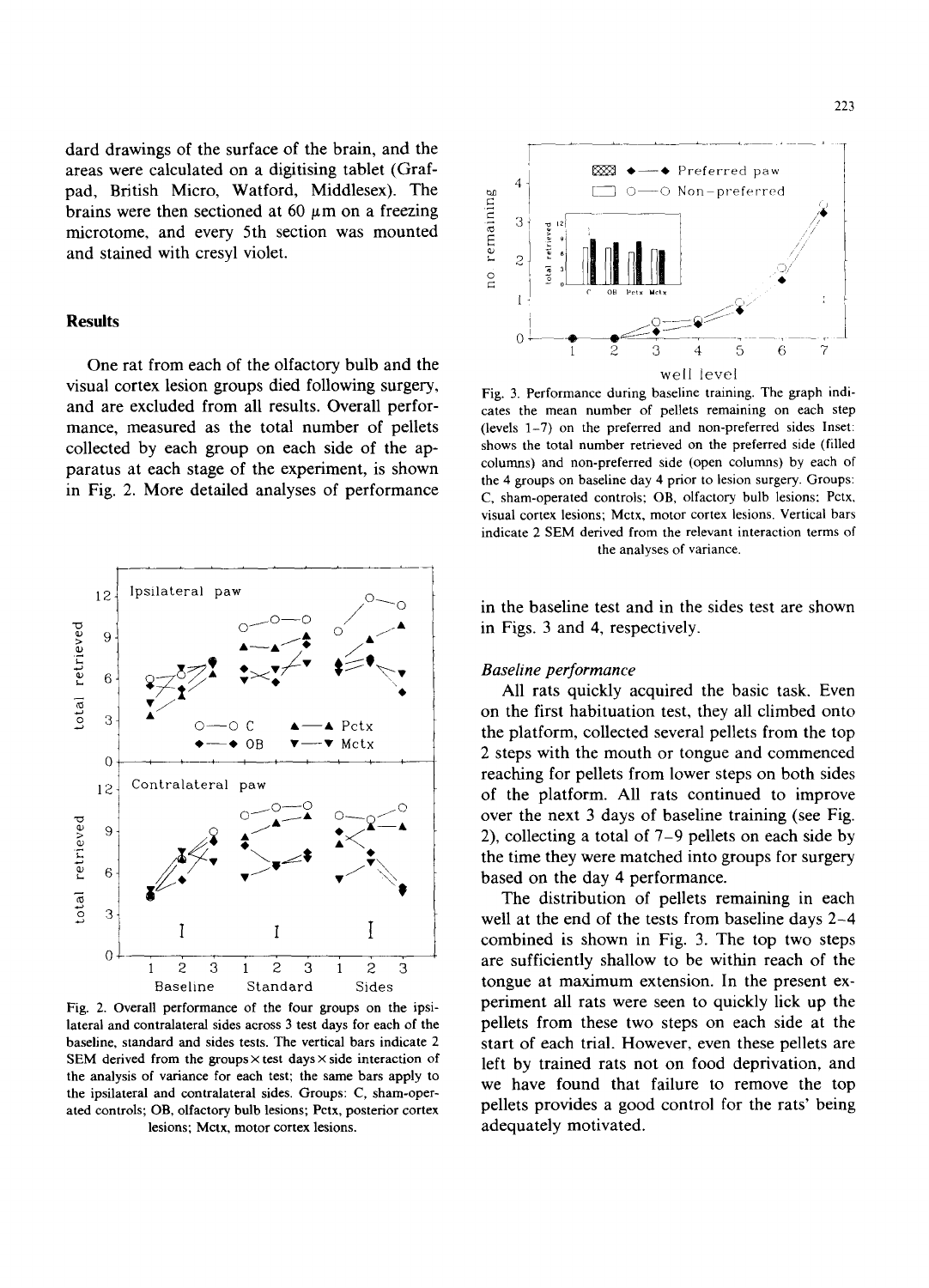

Fig. 4. Performance during the sides test. The graph indicates the mean number of pellets remaining on each step (levels 1-7) on the sides ipsilateral (above) and contralateral (below) to the lesions for the four groups. Inset: the mean number of pellets successfully retrieved (collapsed across steps) by each group on the sides test. Groups: C, sham-operated controls; OB, olfactory bulb lesions; Pctx, visual cortex lesions; Mctx, motor cortex lesions. Vertical bars indicate 2 SEM derived from the relevant interaction terms of the analyses of variance.

All steps beyond level 2 are beyond maximum tongue extension, and can only be reached with the ipsilateral forepaw. As can be seen in Fig. 3, less than 2 pellets remained at the end of the test on each of steps 3-6, which implies that the animal can reach at least to level 6: The appreciable number of pellets remaining on steps 5 and 6 suggests that the rats are not yet particularly efficient at this stage of training of the reaching task. However, the reduction of pellets on a step does not distinguish whether the pellet was successfully grasped and retrieved, or whether it was knocked off the step and down 1 or more levels, The increase of pellets to 3 or more at level 7 (see Fig. 3) indicates that at least some pellets are knocked down from higher levels to a level where they are beyond reach for retrieval. Conversely, the total

number of pellets retrieved (7-9 on each side for day 4 of baseline training; Figs. 2 and 3 (inset)) provides a conservative estimate of the distance that the animal can reach to grasp and retrieve a pellet (i.e., at least to level 4 if 7 or 8 pellets are retrieved, at least to level 5 if 9 or 10 pellets are retrieved, at least to level 6 if 11 or 12 pellets are retrieved, and at least to level 7 if 13 or 14 pellets are retrieved). Although the total number of pellets collected provides the most simple and convenient measure of performance for most purposes, inspection of the pattern of pellets remaining at each level can provide further indication of the nature of the rats' performance.

Analysis of variance confirmed a highly significant difference between the different levels of the staircase  $(F_{6,144} = 57.61, P < 0.001)$ . Fig. 3 is plotted in terms of the preferred and non-preferred sides for each animal, with preference defined as the side on which most pellets were collected. Consequently, the difference between the two sides is also significant ( $F_{1,24} = 10.06$ ,  $P < 0.01$ ). However, the magnitude of the side difference is small (see Fig. 3), indicating that normal rats do not exhibit marked side biases in their performance on the two sides. The preoperative data provided the basis for matching rats to groups (with the subsequent lesion made contralateral to the preferred side), and analysis of variance revealed no significant differences between the groups nor significant group interactions with level or side during the baseline period.

#### *Postoperative performance*

As shown in Fig. 2, the overall performance (in terms of the total number of pellets collected) of control animals continued to improve following surgery. The rats showed comparable performance on the sides tests, on which the two paws were tested independently, as on the standard test, on which the two paws were tested simultaneously. The control rats reached an asymptotic level of performance of 10-12 pellets collected on each side after approximately 1 week of training. This accords with the observation that they could just reach the 6th step, and would succeed in grasping and retrieving the pellets once trained, whereas the bottom level was beyond reach and accumulated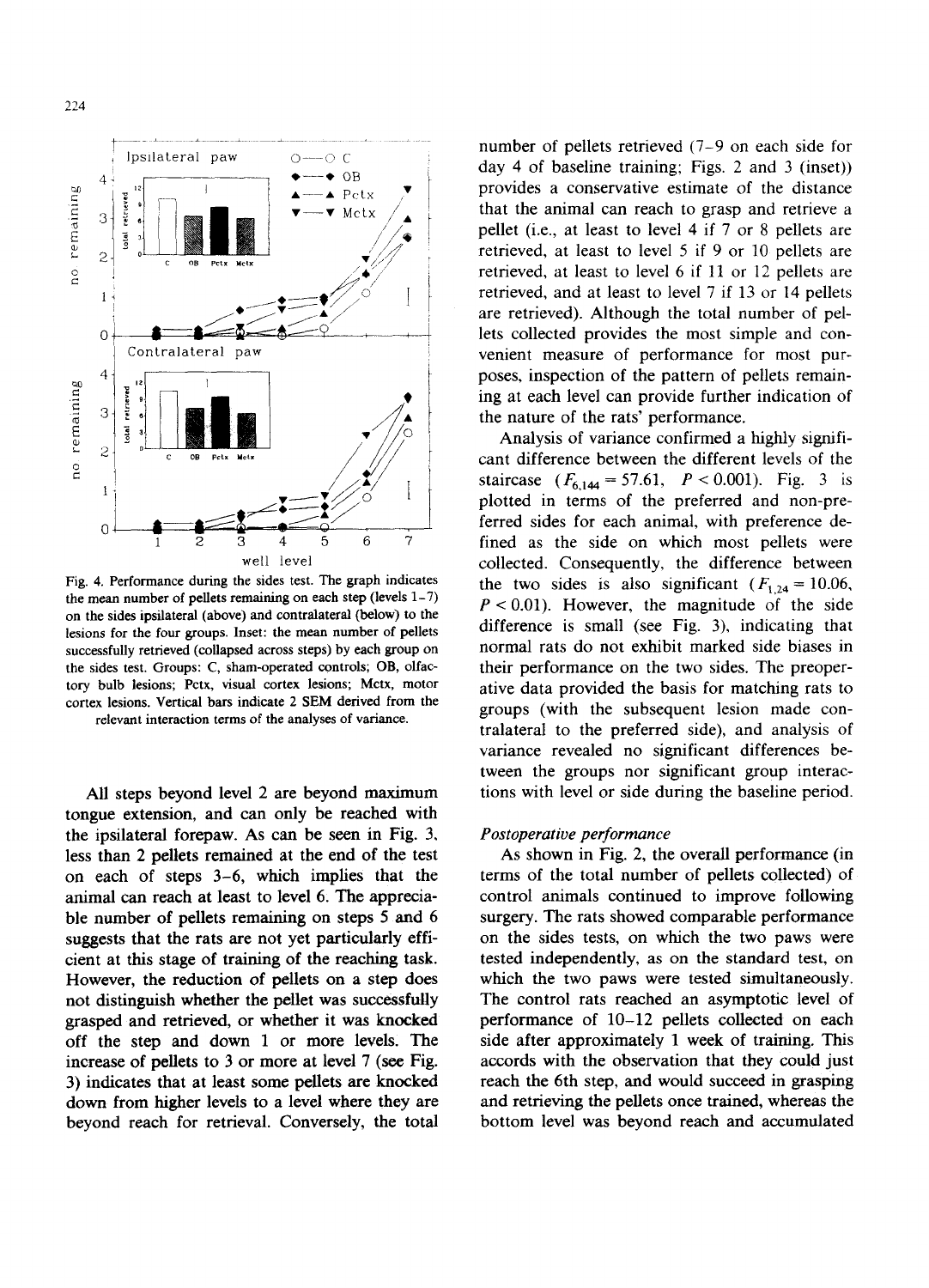pellets knocked down from higher levels in addition to the two placed there initially (see Fig. 4).

There was a significant difference between groups on both the standard and the sides test  $(F_{3,24} = 6.03$  and 5.08, respectively, both  $P < 0.01$ ). The difference between the 2 sides was no longer significant, nor was the group  $\times$  side interaction. In each case, Dunnett's *t*-test indicated that the overall difference between groups was attributable to the motor cortex lesion and the olfactory bulb lesion groups being significantly impaired ( $P <$ 0.05), whereas the rats with visual cortex lesions did not differ from the controls (standard test:  $t_{24} = 3.39, 2.79$  and 1.15, respectively; sides test:  $t_{24} = 3.00, 2.77,$  and 1.17, respectively).

The overall performance statistic (total number of pellets collected) did not differentiate the deficit in the groups with olfactory bulb and motor cortex lesions. However, clear differences become apparent when performance is analysed by levels, as illustrated for the sides test in Fig. 4. Performance on the standard test was directly comparable (not shown). The rats with olfactory bulb lesions missed an appreciable number of pellets at the higher steps (levels  $1-5$ ), within range of the tongue or easy reaching, although they did not differ from controls in the number of pellets remaining at the deepest step, collecting knocked down pellets (level 7). By contrast, the rats with motor cortex lesions did not differ from controls in collecting pellets from the higher steps (levels 1-4), but showed more misses at the longer reaches (levels 5 and 6) and more pellets knocked down (level 7). The group  $\times$  level interaction was significant ( $F_{18,144} = 2.70$ ,  $P < 0.001$ ), and this remained significant even when the analysis was restricted to comparison of the motor cortex and olfactory bulb lesion groups alone ( $F_{6,66} = 3.87$ ,  $P < 0.002$ ). Again, there were no significant interactions between group and side.

A difference between the rats with olfactory bulb lesions and the other three groups was also apparent on the speed test. Within the first 15 s, rats with sham operations or either type of cortical lesion licked up the pellets from the first 2 levels and retrieved several pellets from levels 3 and 4 on either side. By contrast, the bulbectomised rats removed significantly fewer pellets from these higher levels, as confirmed by a significant group  $\times$  level interaction ( $F_{18,144} = 2.06$ ,  $P < 0.01$ ). Again no effects of side were significant.

## *Histology*

Following perfusion and opening of the skull, the olfactory bulbs were seen to have been effectively removed bilaterally in all rats receiving bulbectomy. No further analysis was conducted on these brains.

The brain of each rat with a cortical lesion was photographed, and the extent of the lesion was traced (see Fig. 5). The area of cortical surface damage was greater for the rats with visual cortex



**Fig. 5. Tracings of the extent of the lesions in each rat of the posterior cortex (A) and the motor cortex (B) lesion groups.**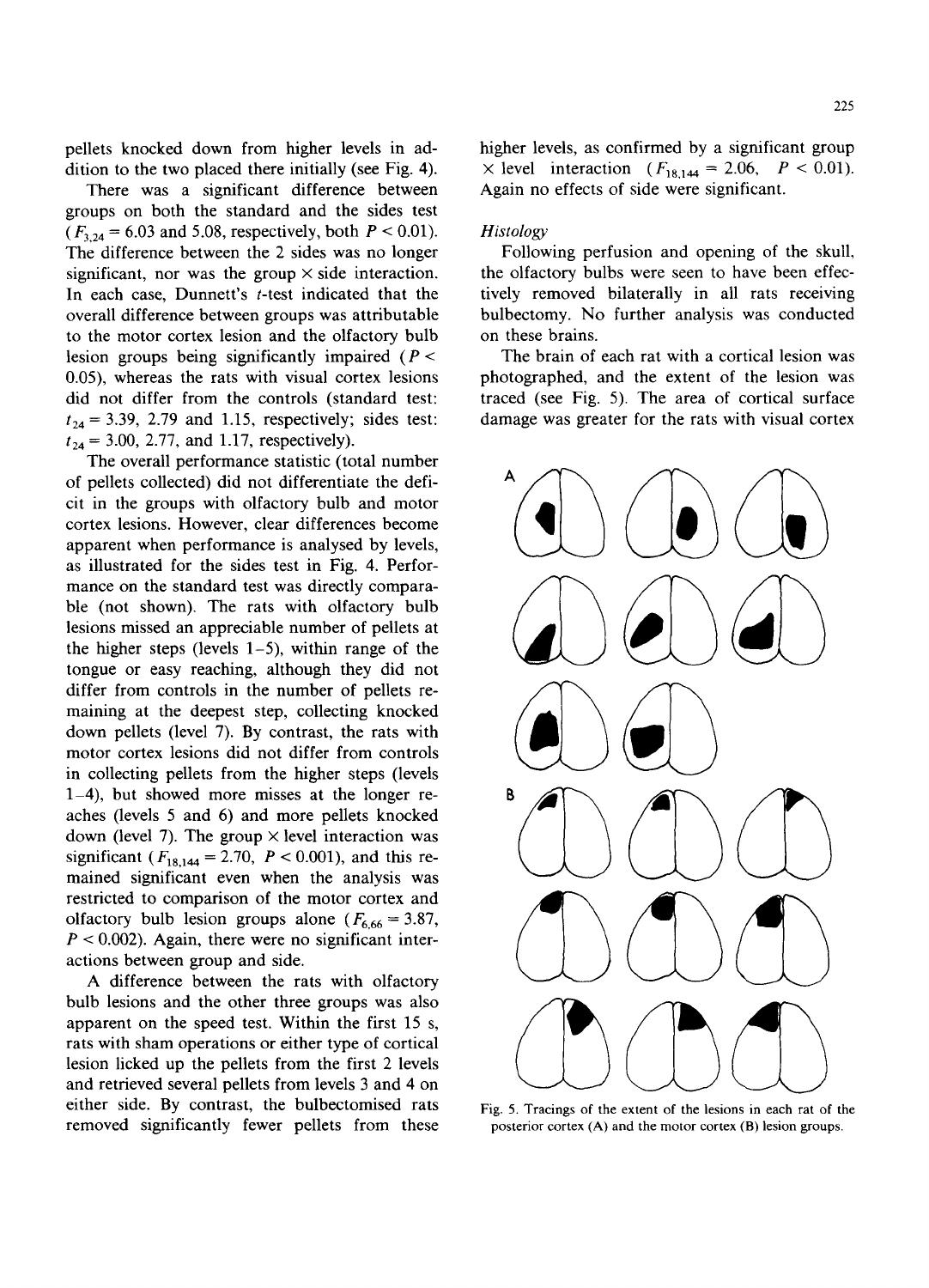lesions than for those with motor cortex lesions  $(20.9 + 1.7 \text{ mm}^2 \text{ and } 12.6 \pm 1.9 \text{ mm}^2, \text{ respectively},$  $t_{15} = 3.26, P < 0.01$ ).

## **Discussion**

The staircase test has been found to be a simple and efficient test to assess paw preferences in rats and to provide quantitative measures of skilled reaching for the 2 forelimbs independently.

The collected data can be subjected to analysis at different levels of complexity, according to the requirements of the specific experimental investigation. For example, in Fig. 2 we have shown performance between groups across a range of test conditions. The overall summary statistic involving the total number of pellets collected on each of the two sides of the body is most suitable for this purpose, and can be further collapsed across repeated tests (e.g., insets in Figs. 3 and 4) to provide simple comparison between experimental treatments.

In some experimental conditions, the treatments are bilateral. Examples are provided by experiments in the development of deficits and recovery of function over time following bilateral lesions or after peripherally administered pharmacological treatments. In such circumstances the data might be further simplified by collapsing between the 2 sides. In fact, in the present experiment, although the cortical lesions were designed for unilateral influence they were found to have had predominantly bilateral effects. However, we have seen other experimental manipulations to have clearly unilateral influence on skilled paw reaching in the staircase test (Montoya et al., 1990). Consequently, the present data do not reflect a principle insensitivity of the staircase test to unilateral deficits per se, but at least in part reflect a bilateral consequence of unilateral motor cortical disturbance (see also Whishaw et al., 1986).

For other experimental purposes, a more detailed analysis of performance at each level of reach is advantageous. This is demonstrated in the present experiment by the demonstration of different patterns of deficit in the rats with olfactory bulb and motor cortex lesions (see Fig. 4). The

bulbectomised rats were fully comparable to controls in their ability to grasp and retrieve pellets from the deeper steps, which may be predominantly guided by touch, whereas they were remarkably prone to miss pellets at the higher levels ("fight under their noses"), which may be interpreted as a pronounced neglect of predominantly olfactory information. The rats with motor cortex lesions, by contrast, had the converse impairment. They had no difficulty in detecting and retrieving all pellets within easy reach, but were impaired in retrieving those from the deepest levels. The increase in pellets at the deepest level 7, indicates not only that less pellets were successfully grasped, but also that more pellets were contacted and knocked down out of reach, reflecting "clumsiness" or apraxia (Castro, 1971) in task performance.

The deficits in the bulbectomised group contrast markedly with the lack of significant impairment following extensive posterior cortical lesions. This latter lesion caused extensive damage in visual areas (Montero, 1981) in many animals, so that the lack of deficit supports the view that rats use a combination of olfactory and somaesthetic stimuli to guide skilled paw reaching, and make little use of visual cues (Whishaw and Tomie, 1989). This has been corroborated by finding that normal rats tested in total darkness on the staircase test perform at a similar level to rats tested in the light (C. Montoya, unpublished observations).

The major disadvantage of the staircase test is a direct consequence of its primary advantage: detailed observations of the animals' behaviour are not collected. Consequently, the advantages associated with the efficient collection of objective quantitative data must be balanced against the loss of any specific neurological evaluation of the organisation of normal behaviour and the precise nature of deficits associated with particular experimental manipulations. If the animals are not watched individually, the possibility that individual animals use unusual alternative strategies to overcome their deficits can never be completely excluded. Consequently, it is likely that in practice a combination of tests will be of greatest value in most research programmes: both observational rating of performance in this or other tests to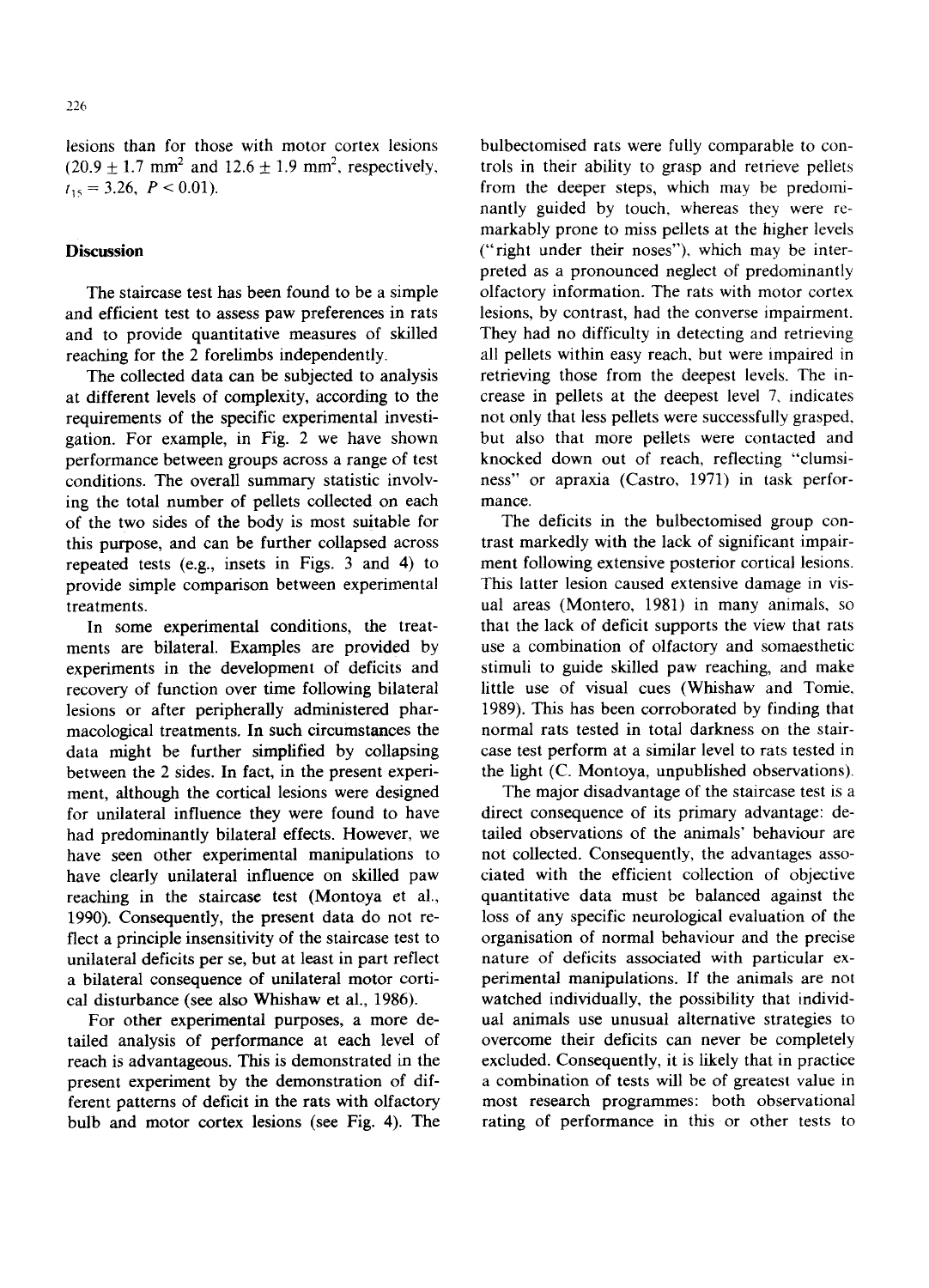provide a detailed evaluation of the precise motor organisation of reaching, and a simpler but more efficient test to provide data for statistical comparisons between different groups and treatments. The staircase test is ideal for this latter purpose.

A second disadvantage may be that the staircase test may not be as sensitive as other tests to forepaw preference, for example in the lack of lateralised bias induced by the motor cortex lesions in the present experiment. In particular, only the speed test and not the standard version of the test will detect relative neglect of one side when there is no loss of motor skill per se. However, the apparent lack of sensitivity to lateralised disturbance, as noted for the unilateral motor cortex lesions used here, is not a general feature of the test, since both unilateral striatal lesions and unilateral nigrostriatal lesions do induce marked contralateral deficits in the staircase test (Montoya et al., 1990).

In summary, the staircase test has several distinct advantages:

(i) The test provides objective measurement of reaching performance, rather than being dependent upon experimenter ratings of precision or accuracy.

(ii) The test requires the rats to have precise motor control over each paw in grasping and retrieving pellets, and it cannot succeed simply by scraping or scooping movements.

(iii) The rat can use its tongue to reach pellets from the first 2 steps, but no further. This provides a separate control for detecting animals which fail for lack of motivation.

(iv) The test provides separate measures of the rats' ability to use the two forepaws independently, as well as of changes of paw preference.

(v) Constraining the animal to use of just one paw is achieved without recourse to injections, jackets, bandages or bracelets.

(vi) The task requirements involve natural responses for a rat, and consequently training is rapid and simple.

(vii) The apparatus is simple to construct, and efficient to use, since several animals can be tested simultaneously. This makes it easy to design experiments with multiple trials, increasing the reliability and reducing the variance of test conditions.

The staircase test is unique in achieving these various benefits in one simple and efficient test. It is already proving its value in assessing the lateralised deficits associated with striatal lesions and recovery in response to different types of tissue transplant (Montoya et al., 1990).

## **References**

- Castro, A.J. (1972) The effects of cortical ablations on digital usage in the rat. Brain Res., 37: 173-185.
- Donoghue, J.P. and Wise, S.P. (1982) The motor cortex of the rat: cytoarchitecture and microstimulation mapping. J Comp. Neurol., 212: 76-88.
- Dunnett, S.B., Whishaw, I.Q., Rogers, D.C. and Jones, G.H. (1987) Dopamine-rich grafts ameliorate whole body motor asymmetry and sensory neglect but not independent skilled limb use in rats with 6-hydroxydopamine lesions. Brain Res., 415: 63-78.
- Dunnett, S.B., Isacson, O., Sirinathsinghji, D.J.S., Clarke, D.J. and Björklund, A. (1988) Striatal grafts in rats with unilateral neostriatal lesions. 111. Recovery from dopaminedependent motor asymmetry and deficits in skilled paw reaching. Neuroscience, 24: 813-820.
- Evenden. J.L. and Robbins, T.W. (1984) Effects of unilateral 6-hydroxydopamine lesions of the caudate-putamen on skilled forepaw use in the rat. Behav. Brain. Res.,14: 61-68.
- Gonzalez, M.F., Poncelet, A., Loken, J.E. and Sharp, F.R. (1986) Quantitative measurement of interresponse times to assess forelimb motor function in rats. Behav. Brain Res., 22: 75-84.
- Hall, R.D. and Lindholm, E.P. (1974) Organization of motor and somatosensory neocortex in the albino rat. Brain Res.. 66: 23-38.
- Hamilton, M.H., Garcia-Munoz, M. and Arbuthnott, G.W. (1985) Separation of the motor consequences from other actions of unilateral 6-hydroxydopamine lesions in thc nigrostriatal neurones of rat brain. Brain Res., 348:220 228.
- MacRae, P.G,, Spirduso, W.W. and Wilcox, R.E. (1988) Reaction time and nigrostriatal dopamine function: the effects of age and practice. Brain Res., 451: 139-146.
- Montero, V.M. (1981) Comparative studies on the visual cortex. In C.N. Woolsey (Ed.), Cortical sensory organization, Volume 2, Multiple visual areas. Humana Press, Clifton, NJ, pp. 33-81.
- Montoya, C.P., Astell, S. and Dunnett, S.B. (1990) Effects of nigral and striatal grafts on skilled forelimb use in the rat. Prog. Brain Res., 82: 459-466.
- Peterson, G.M. (1934) Mechanisms of handedness in the rat. Comp. Psychol. Monogr., 9: 1-67.
- Peterson, G.M. and Barnett, P.E. (1961) The cortical destruction necessary to produce a transfer of a forced-practice function. J. Comp. Physiol. Psychol., 54: 382-385.